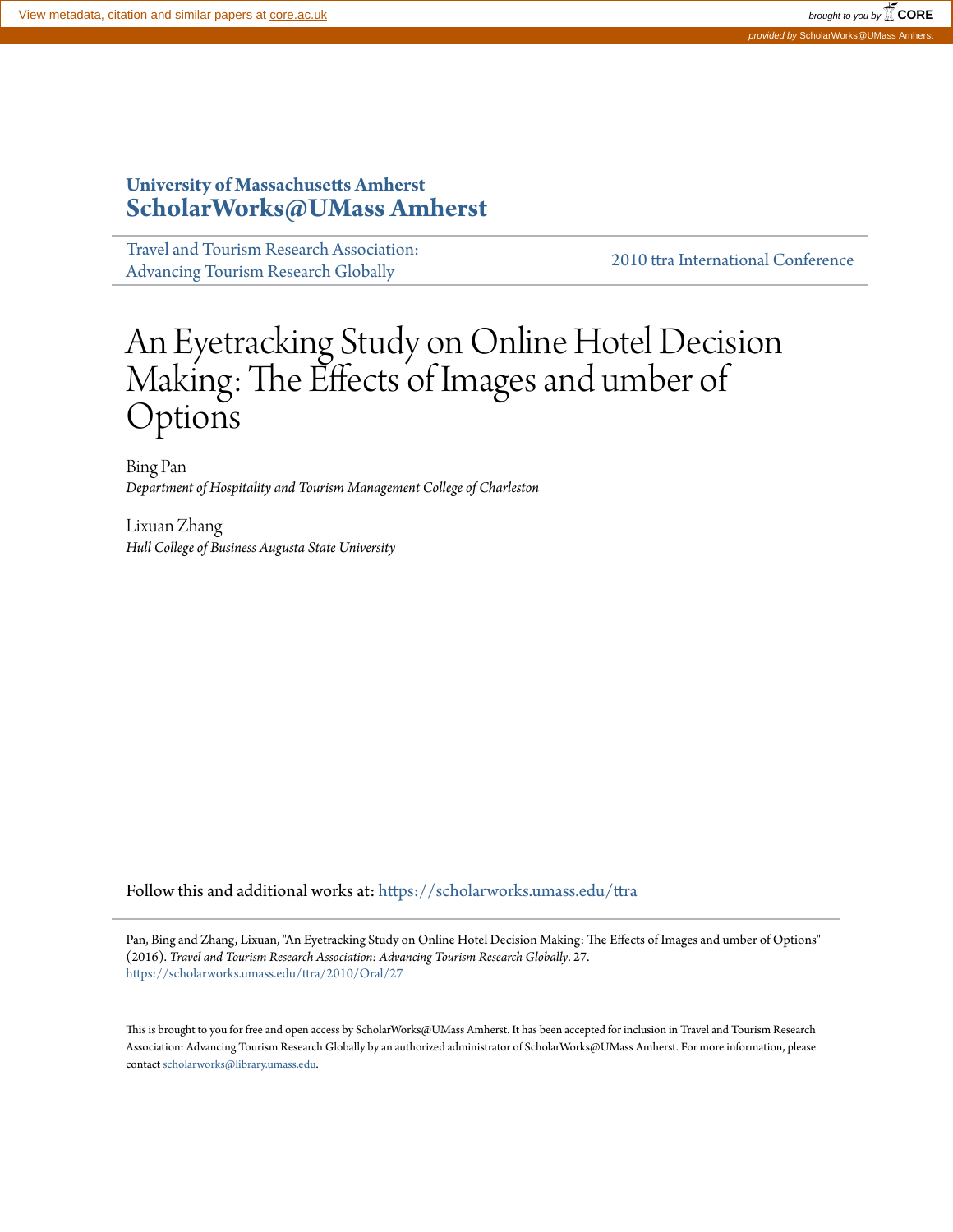#### **An Eyetracking Study on Online Hotel Decision Making: The Effects of Images and umber of Options**

Bing Pan Department of Hospitality and Tourism Management College of Charleston

and

Lixuan Zhang Hull College of Business Augusta State University

#### **ABSTRACT**

*Proving a satisfactory online hotel booking experience within limited space on web pages demands a thorough understanding of travelers' online decision-making behavior. This study investigates how images and number of hotel options displayed on a web page can affect consumers' decision-making process. Results show that when images were present, the participants spent more time evaluating each hotel option and viewed more hotel options. However, the participants spent less time evaluating each hotel option in the presentation mode featuring more options. Images help to reduce cognitive load and thus allow travelers to view more hotel options and in more depth. The set of 20 hotels are overwhelming to the decision makers.* 

**Keywords:** *decision making, eye tracking, hotel, images.*

### **INTRODUCTION**

Millions of travelers visit various online travel sites looking for inexpensive products and convenient and enjoyable shopping experience. Especially, online hotel booking contributes to a large proportion of hotel sales (Carroll and Siguaw 2003). However, proving a satisfactory online shopping experience within limited space on web pages demands a thorough understanding of travelers' online decision making process in order for designers to customize and personalize websites (Argo, White, and Dahl 2006). Currently the most dominant travel websites (e.g. Expedia, Travelocity, Priceline, Orbitz, and Hotels.com) display a list of hotels sorted by recommendation, price, brand or location. Each hotel listing has one or more pictures. a brief introduction, hotel rates, and location information. How the consumers make decisions in this interactive and rich environment is largely unknown. In terms of the process of decision making, psychologists have proposed the additive utility model which asserts that the decision makers use utility function to evaluate different alternatives and pick an option (Tversky 1967). However, when facing many choices, decision makers tend to use frugal and convenient heuristics to save evaluation time and reduce cognitive load (.Gigerenzer and Todd 1999). For example, a study showed that decision makers followed a pairwise comparison when making purchases of automobiles (Russo and Rosen 1975). Using eye tracking methodology, Russo and Leclerc (1994) also demonstrated three stages of a nondurable purchase decision: orientation, evaluation, and verification. In tourism research area, research shows many attributes of a hotel influence travelers' choices, including rate, service quality, location, and value (Wong and Chi-Yung 2002). Past studies have revealed that the gender of the subjects, the complexity of web pages, and the viewing sequence will determine the cognitive process on web pages (Pan et al. 2004). Furthermore, web site characteristics such as color and image may affect social presence perception or information recall (Cyr et al. 2009; Zhang et al. 2003). The purpose of this study is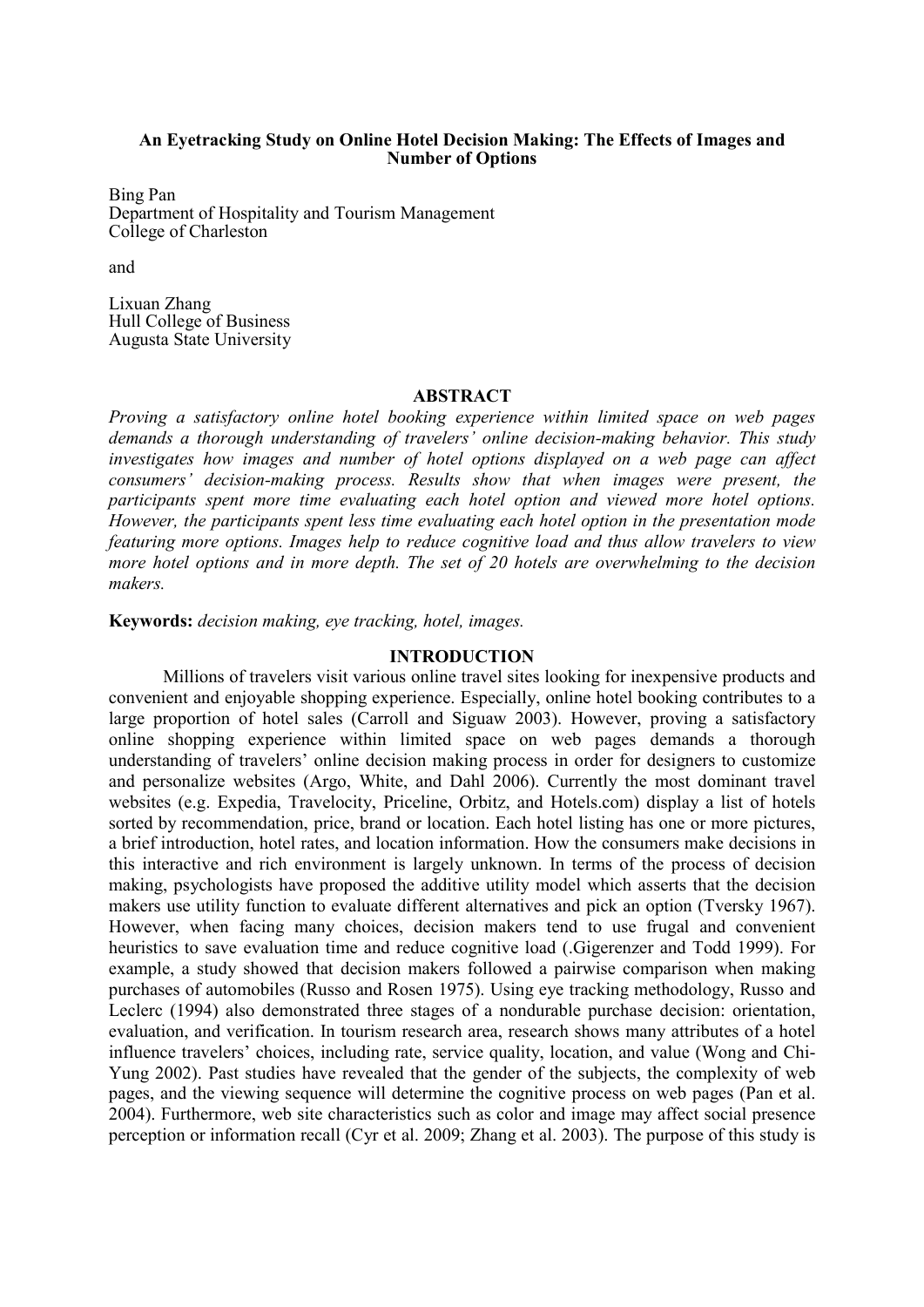to use a mixed methodology (eyetracking, verbal protocol, and surveys) to examine the effects of images and the sizes of choice sets on the process of online hotel decision making.

# **LITERATURE**

Online Travel Agencies (OTAs) are similar in the format and number of products displayed in each result page after a user conducts a search. Studies showed that offering a large number of options is counterproductive (Schwartz 2004). The extensive choices were initially appealing to consumers; however, consumers felt less satisfied and more frustrated and regretted more about the choice they had made (Iyengar and Lepper 2000). The authors conjectured that the decisions makers are burdened by the responsibility of distinguishing good decisions from bad decisions. Vohs et al. (2008) state that making a choice involves conscious and effortful consideration among alternatives and requires elaborate information-processing capacity, which leads to a cost-depletion of self regulatory resources. "Self regulatory resources" is defined as underlying energy or strength for acts of self-regulation such as following plans and goals.

On a typical OTA site, a product is presented with both text and image to allow detailed examination. According to dual coding model (Paivio 1990), cognition involves the activity of two subsystems: a verbal system for dealing with text and a visual system for dealing with nonlinguistic objects, such as images. Compared to text, images are more likely to be coded both visually and verbally, resulting in the "picture superiority effect." Images are easier to recall because the greater number of memory codes for pictures represent multiple retrieval routes. Compared to the products with only text information, products with both text and images on a web page lead to shorter search times and better rate of recall (Hong, Thong, and Tam 2004). When the subjects were presented with cartoons consisting of a single picture and a relevant caption, the picture was not given full inspection until the caption had been read. Similar results were obtained when print ads with text and pictures were used (Rayner et al. 2001). People tend to spend more time looking at the text than the picture part of the advertisements. In addition, researchers find that people looked at the titles and descriptions longer than the images. Texts were used to make judgments and images as confirmatory evidence for selections (Hughes et al. 2003). Thus, the goal of this study is to investigate the effects of the number of options and the presence of images on the process of online hotel choice; the specific hypotheses are: **h1**) *the subjects will spend less time evaluating hotel sets with images;* **h2**) *the subjects will spend less time on each option in presentation modes featuring more options*; **h3**) *subjects will view more options in hotel sets with images*.

# **METHODOLOGY**

 Each participant was shown four sets of hotels, which were displayed on four separate mockup web pages. The first set featured five hotels, with two images of each hotel along with a text description; the second set featured five hotels with only text; the third set was comprised of twenty hotels along with two images each and text descriptions; the fourth set featured twenty hotels with text descriptions and no images. In the first and third sets, each hotel in the set displayed an internal image of the room and an image of the exterior of the hotel. For all four hotel sets, the text elements including price, location, and description were identical to the first and third sets respectively (sorted by price in the order of high to low), but randomized among all the hotels in order to avoid memory spillover factor. Each subject was asked to pick a hotel room from each of the four sets. An hour was set as the maximum of time for the task, though the subjects had the choice to finish early if they were satisfied with their hotel choices.

A combination of eye tracking methodology, verbal protocol, and surveys were adopted. Eye tracking methodology provides direct measures of eye movement in realistic stimulus-based settings (Rayner 1998). Eye movements consist of fixations, which are relative stable eye gazes lasting for about 200-300 milliseconds, and saccades, which are rapid eye movements of 3-5 degrees of visual angel. Eye tracking equipment is able to record the duration of each eye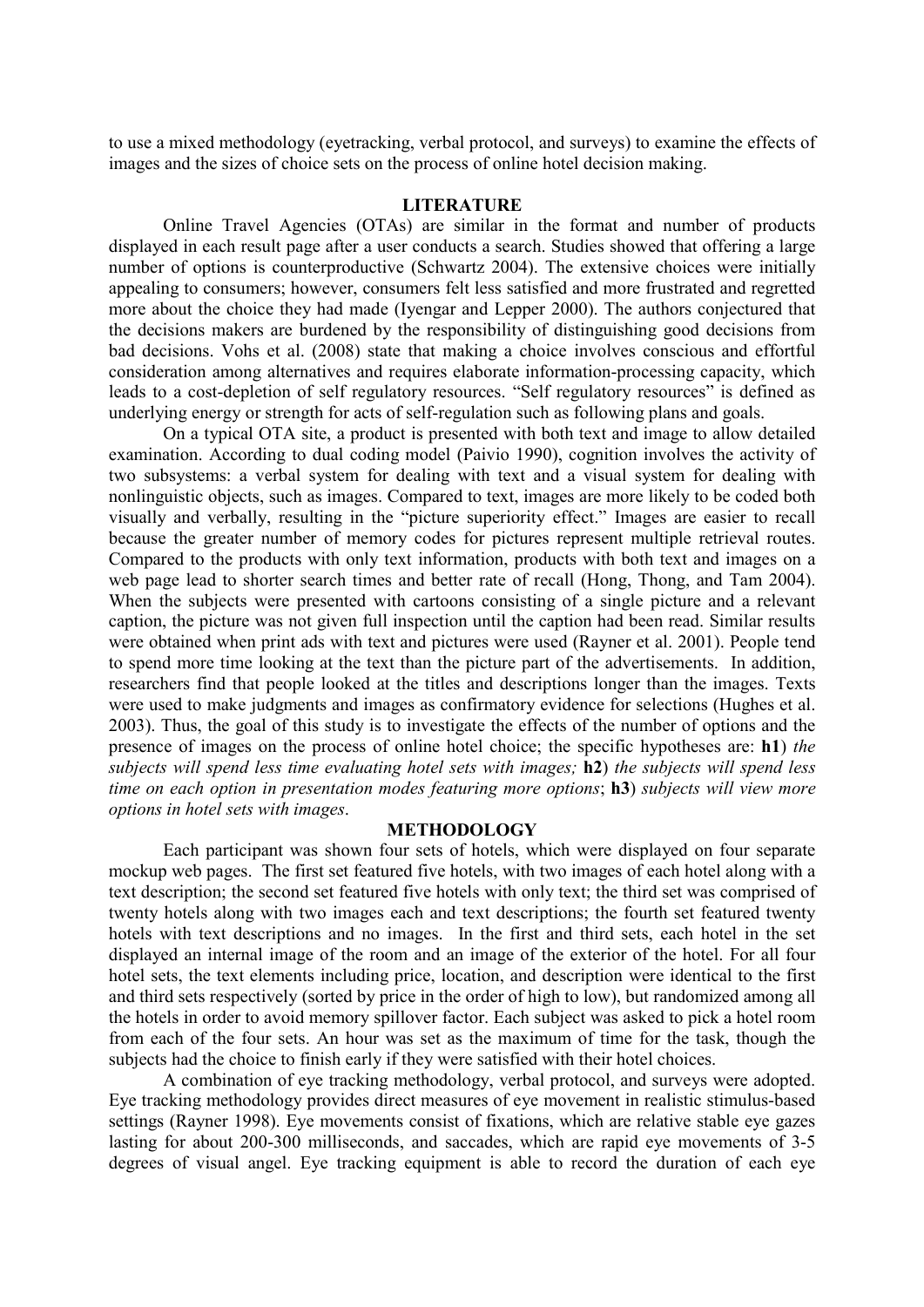fixation and the coordinates of the visual stimuli (Rayner 1998). Online screen capturing software (Camtasia Studio) recorded the subjects' verbal protocol (TechSmith 2008). Pre- and post-experiment surveys asked about the subjects' demographic information and travel and Internet use experience. The triangulation of these datasets provided a detailed pictures on the decision making process of hotel choices. Participants voluntarily signed up for a 90 minute time slot. Testing was commenced on October 25, 2007 and concluded on January 9, 2008 and took place in a lab on a southern liberal arts university campus. The participants were recruited through an online classified on the campus' email network. The majority of participants were faculty or staff of the university. Those who volunteered to participate in the study were compensated with \$30 in cash. The results of 16 subjects were deemed valid and included in the analysis of eye tracking data using Gazetracker (Pan et al. 2004).

#### **RESULTS AND DISCUSSION**

The results showed that the subjects spent an average of 267 second on the 20-hotel set with images and 157 seconds on the text-only 20-hotel set. For the 5-hotel set, they spent 132 seconds on the set with images and 85 seconds on the hotel set without images. Interestingly, the sets with images took much longer for the participants to evaluate than the text-only sets. They spent  $1.6 - 1.7$  times of time evaluating hotels with images than those only with text ( $p < .001$ ). Thus, **h1 was rejected**. In addition, the subjects spent about twice as long on the 20 option hotel sets with images (four times the number of options) than the 5 option sets with images. The subjects made an average of 675 fixations on each option of the 5 hotel set with images, compared to 312 fixations for the 20 hotel set with images; the subjects spent 146 fixations on the 5 hotel set with images, compared to 53 for the text-only 20 hotel set. Thus, **h2 is confirmed** in that the subjects used heuristics to reduce the cognitive effort for each option. The results of the percentage of participants who viewed the hotel options in all the positions also showed that images help the subjects view more hotel choices, especially for the sets with 20 hotel options. On average, the subjects viewed 14.8 hotels in text-only set, and 18.0 hotels in the set with images  $(p<.001)$ . Hotels at the beginning and end were viewed more frequently in the image condition, but not the middle ones: such as the number 3 in 5 hotel choices, and the number 7 and 8 in 20 hotel choices (Figure 1 and Figure 2). **Thus, h3 is confirmed.**

In addition, the average time of one fixation indicates the intensity of information processing (Rayner 1998). The participants spent more time per fixation on text-only hotel alternatives compared to the hotel options that also included images  $(p<.001)$ , indicating greater cognitive efforts. Text-only hotel sets required more of the subjects' cognitive efforts and as a result were harder to evaluate. The presence of images also increased the number of fixations on the text. The eye movement behavior on the 20 hotel options yielded similar results. Thus, the images of the hotels enabled subjects to conduct a smoother and easier evaluation. Figure 1 and Figure 2 illustrate the amount of fixation on different hotel alternatives given the four conditions. The two graphs show that the hotel options at the top of the scroll sets received more attention than those at the bottom, indicating a effect of interface (scroll sets) on the subjects' visual attentions.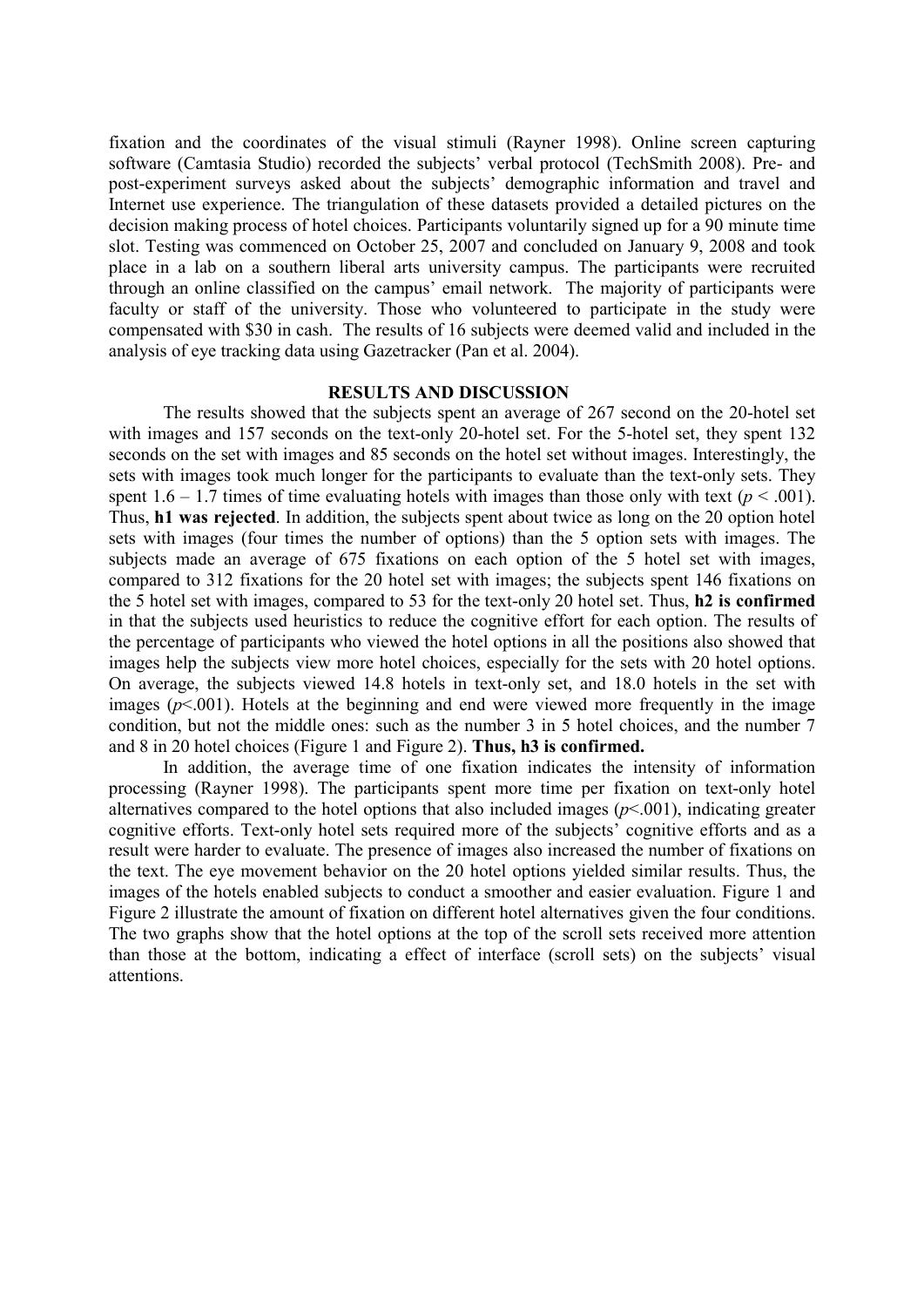

**Figure 1 Number of Fixations on Five Hotel Sets** 



**Figure 2 Number of Fixations on Twenty Hotel Sets** 

# **CONCLUSION**

This study furthers the understanding of online hotel decision making process and provides guidance for design of OTAs. The set of 20 hotels seems to be overwhelming to the decision makers and thus certain hotel options were ignored. For each page scroll, the hotel options that appeared at the top received more attention than those at the bottom. Images help to reduce cognitive load and thus allow travelers to view more hotel options and in more depth. Thus, the inclusion of images that present a positive image of the hotel and help improve consumers' degree of interest and provide a higher level of enjoyment. In providing hotel options in their results, OTAs may keep a balance in the number of hotel alternatives provided to the user on a search results page. The sets with 20 hotel alternatives seemed to provide too much information for the subjects to digest. Limiting the number of options and considering the use of more images might help to maximize the overall user experience.

## **REFERECES**

- Argo, J. J., K. White, and D. W. Dahl. (2006). Social comparison theory and deception in the interpersonal exchange of consumption information. *Journal of Consumer Research* 33,  $(1):99-108.$
- Carroll, B., and J. Siguaw. (2003). The evolution of electronic distribution: effects on hotels and intermediaries. *Cornell Hotel and Restaurant Administration Quarterly* 44, (4):38-50.
- Cyr, Dianne, Milena Head, Hector Larios, and Bing Pan. (2009). Exploring Human Images in Website Design: A Multi-Method Approach. *MIS Quarterly* 33, (3):539-582.